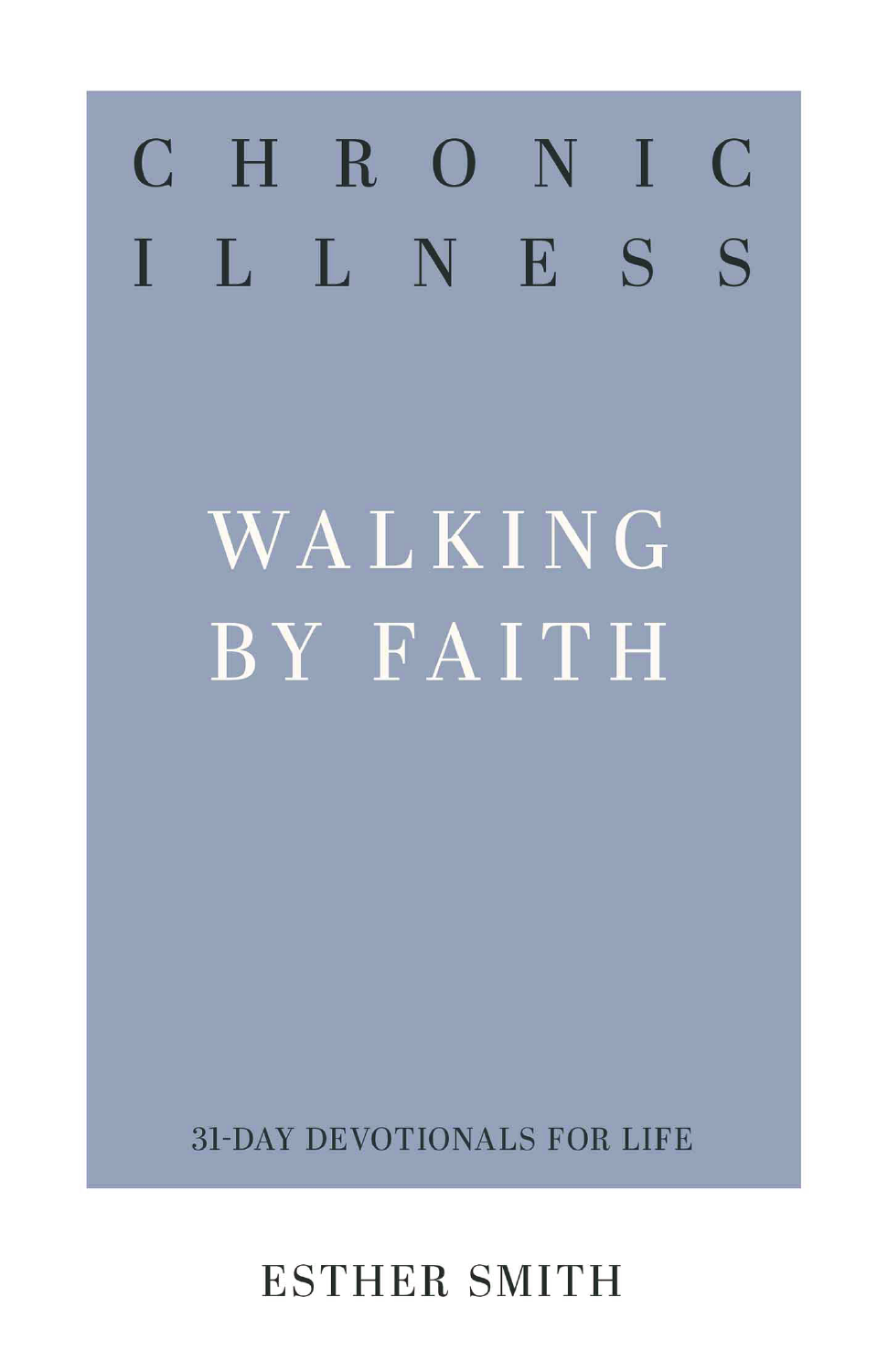Suffering is not generic. It is particularized to individual people and to their personal stories. Esther Smith has written a wonderful devotional about the trial of chronic illness. It is richly flavored by her story but also resonates beyond her experience because it winsomely draws from the fathomless fountain of biblical truth and gospel celebration. The best thing I can say about this book is that is speaks eloquently to chronic illness but also gives hope and wisdom for all sufferers and for those who seek to care for them as well.

—**Andy Farmer**, Pastor of Counseling and Care, Covenant Fellowship Church, Glen Mills, Pennsylvania; Author, *Real Peace: What We Long For and Where to Find It*

Esther Smith's devotional on chronic illness is simply outstanding. As one who struggles with pain every minute of every day, I need to be reminded of the hope I have in Jesus. This devotional delivers an avalanche of hope as well as practical help about how to care for our bodies. Read this devotional, and then reread it again and again. It will bless your body and soul.

—**Dave Furman**, Senior Pastor, Redeemer Church of Dubai; Author, *Being There: How to Love Those Who Are Hurting* and *Kiss the Wave: Embracing God in Your Trials*

Finally, a devotional that gives a validating voice to the suffering of chronic illness while also bringing essential hope and purpose through the life-giving promises of Scripture. Esther's empathetic words capture the pains, sorrows, joys, and victories that come when we understand that God uses illness for his glory. You will no longer suffer alone as you take up the journey of walking with God in the pages of this book.

—**Eliza Huie**, Director of Counseling, McLean Bible Church, DC Metropolitan Area; Dean of Biblical Counseling, Metro Baltimore Seminary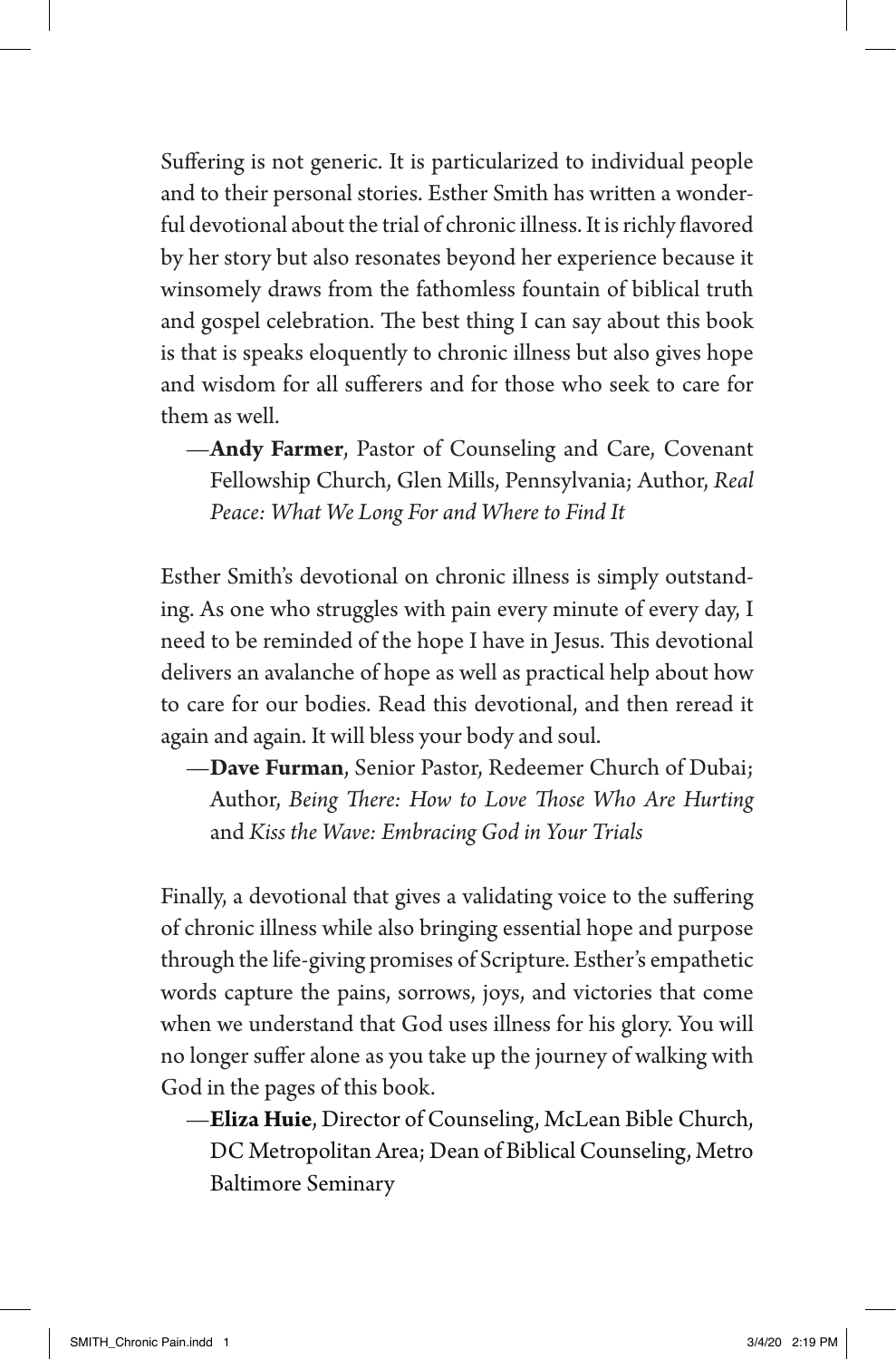*Chronic Illness: Walking by Faith* is an exceptional devotional written by one who understands chronic illness, who has experienced its life-changing impact, and who leans deeply into Jesus. Esther offers no quick answers; instead, she invites us to engage with Scripture, to read her honest thoughts about a life that she didn't expect but longs to steward well, and to consider thoughtful reflection questions and action steps. A feast to savor and treasure!

—**Cindee Snider Re**, Cofounder, Chronic Joy (chronic illness ministry); Author, Chronic Joy Thrive Series and Abide Series

Esther Smith is a caring and compassionate friend who understands the tiresome challenges of living with chronic illness. Reading this devotional, and following its wise and gracious counsel, will clear your mind, strengthen your heart, and grow your faith.

—**Paul Tautges**, Senior Pastor, Cornerstone Community Church, Mayfield Heights, Ohio; Founder, *Counseling One Another* (blog)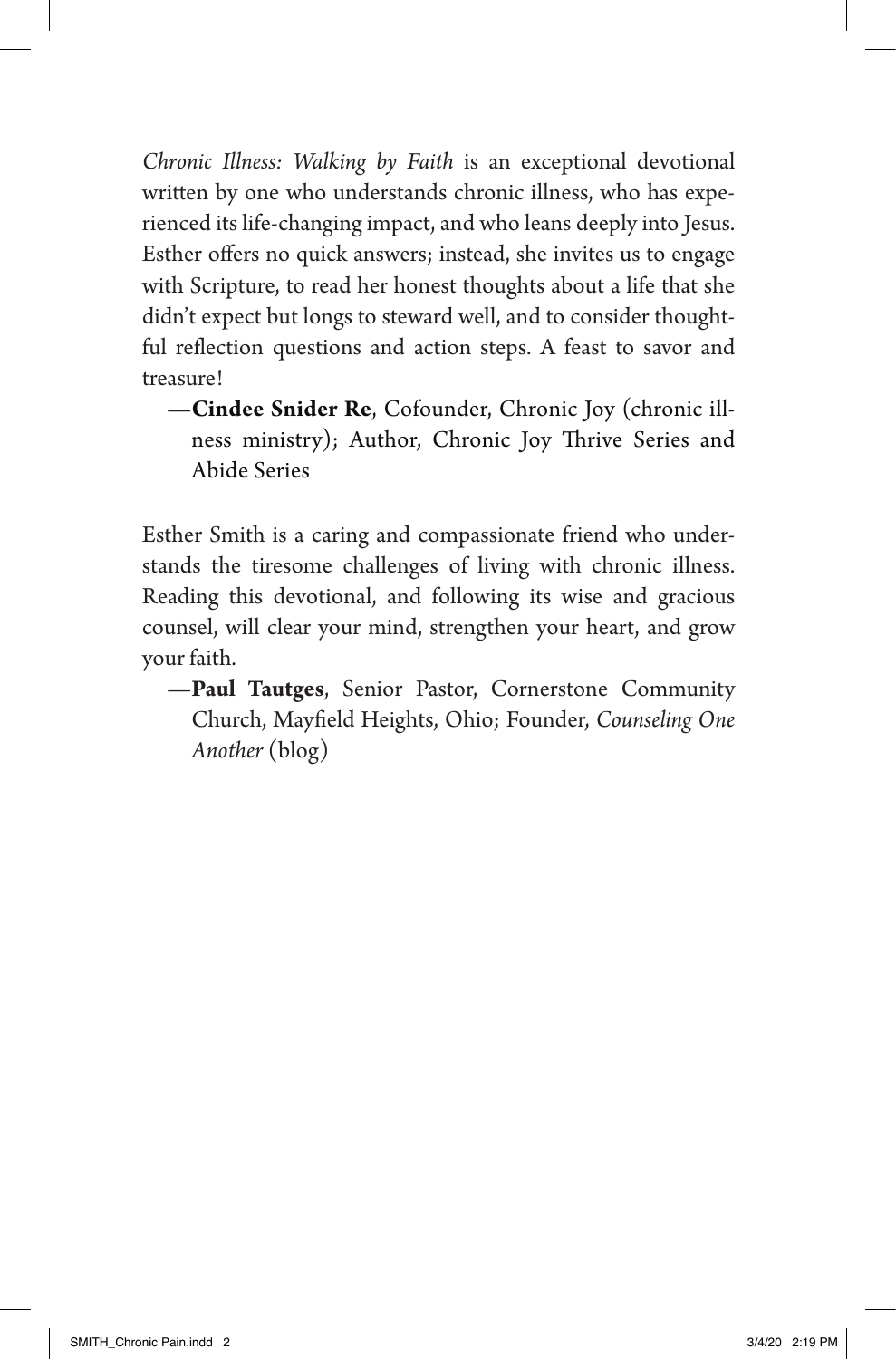## C H R O N I C ILLNESS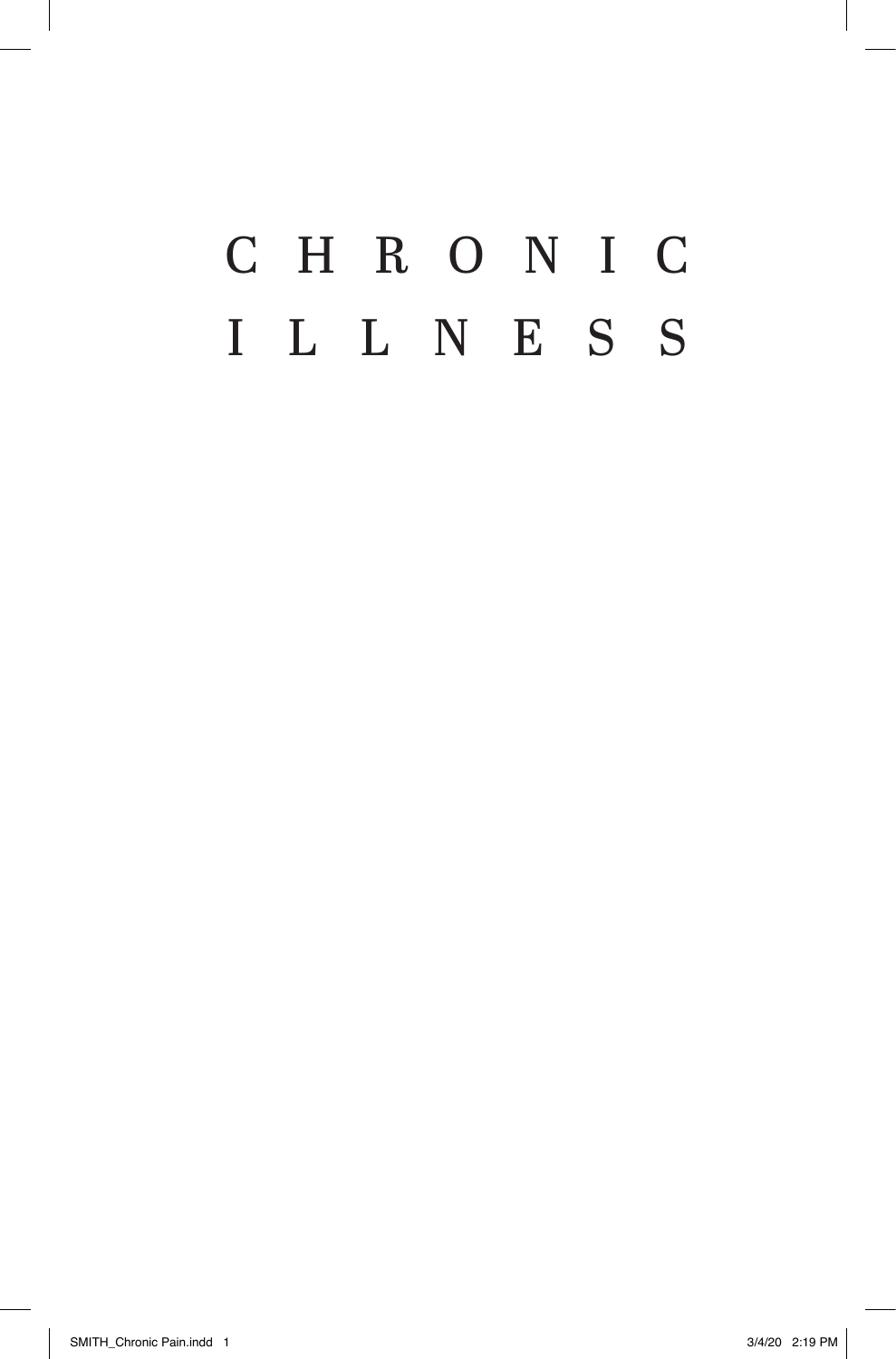#### 31-Day Devotionals for Life

A Series

#### Deepak Reju Series Editor

*Addictive Habits: Changing for Good*, by David R. Dunham *After an Affair: Pursuing Restoration*, by Michael Scott Gembola *Anger: Calming Your Heart*, by Robert D. Jones *Anxiety: Knowing God's Peace*, by Paul Tautges *Assurance: Resting in God's Salvation*, by William P. Smith *Chronic Illness: Walking by Faith*, by Esther Smith *Contentment: Seeing God's Goodness*, by Megan Hill *Doubt: Trusting God's Promises*, by Elyse Fitzpatrick *Engagement: Preparing for Marriage*, by Mike McKinley *Fearing Others: Putting God First*, by Zach Schlegel *Grief: Walking with Jesus*, by Bob Kellemen *Marriage Conflict: Talking as Teammates*, by Steve Hoppe *Money: Seeking God's Wisdom*, by Jim Newheiser *Pornography: Fighting for Purity*, by Deepak Reju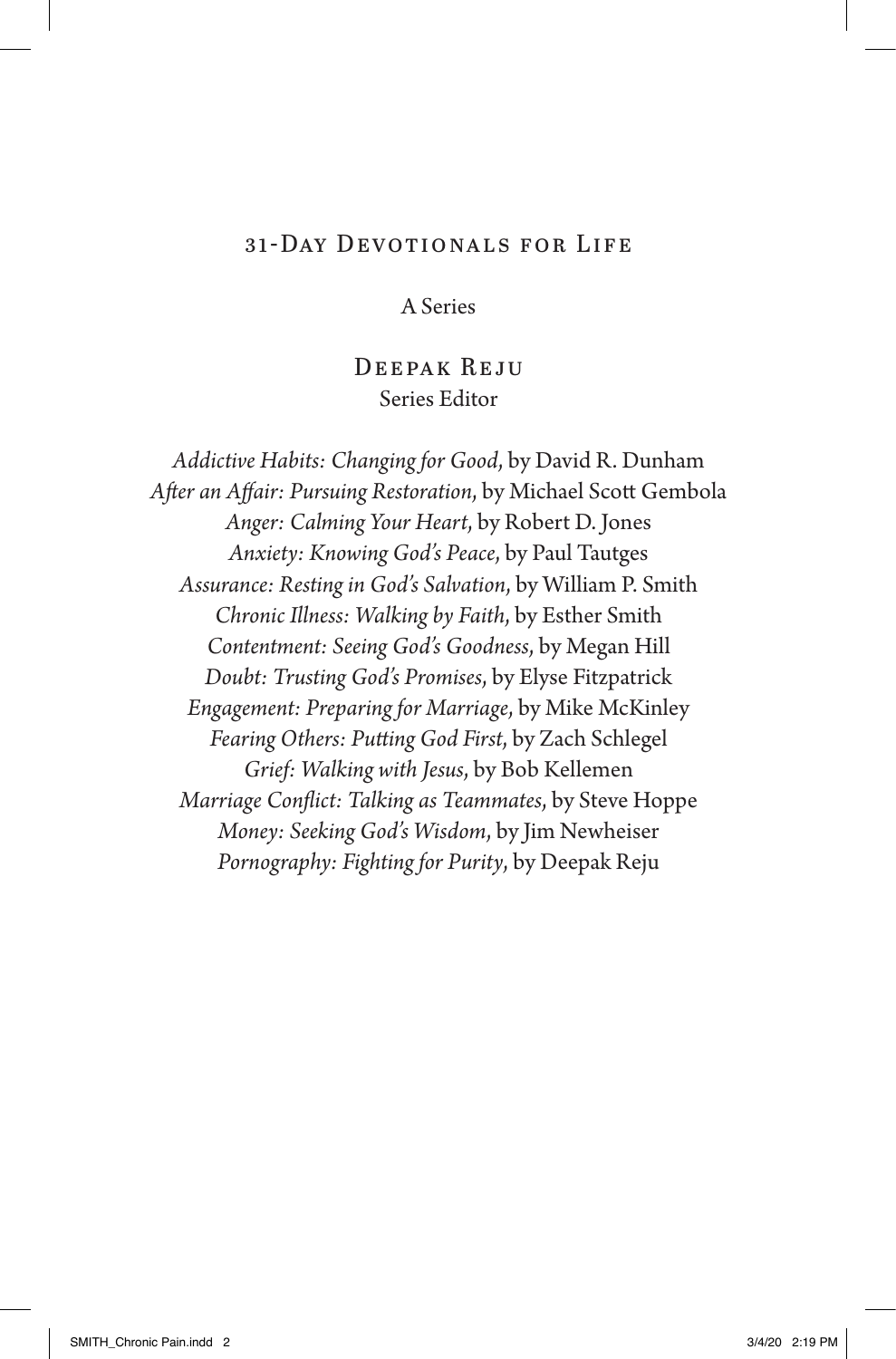### C H R O N I C ILLNESS

# **WALKING** BY FA I T H

ESTHER SMITH

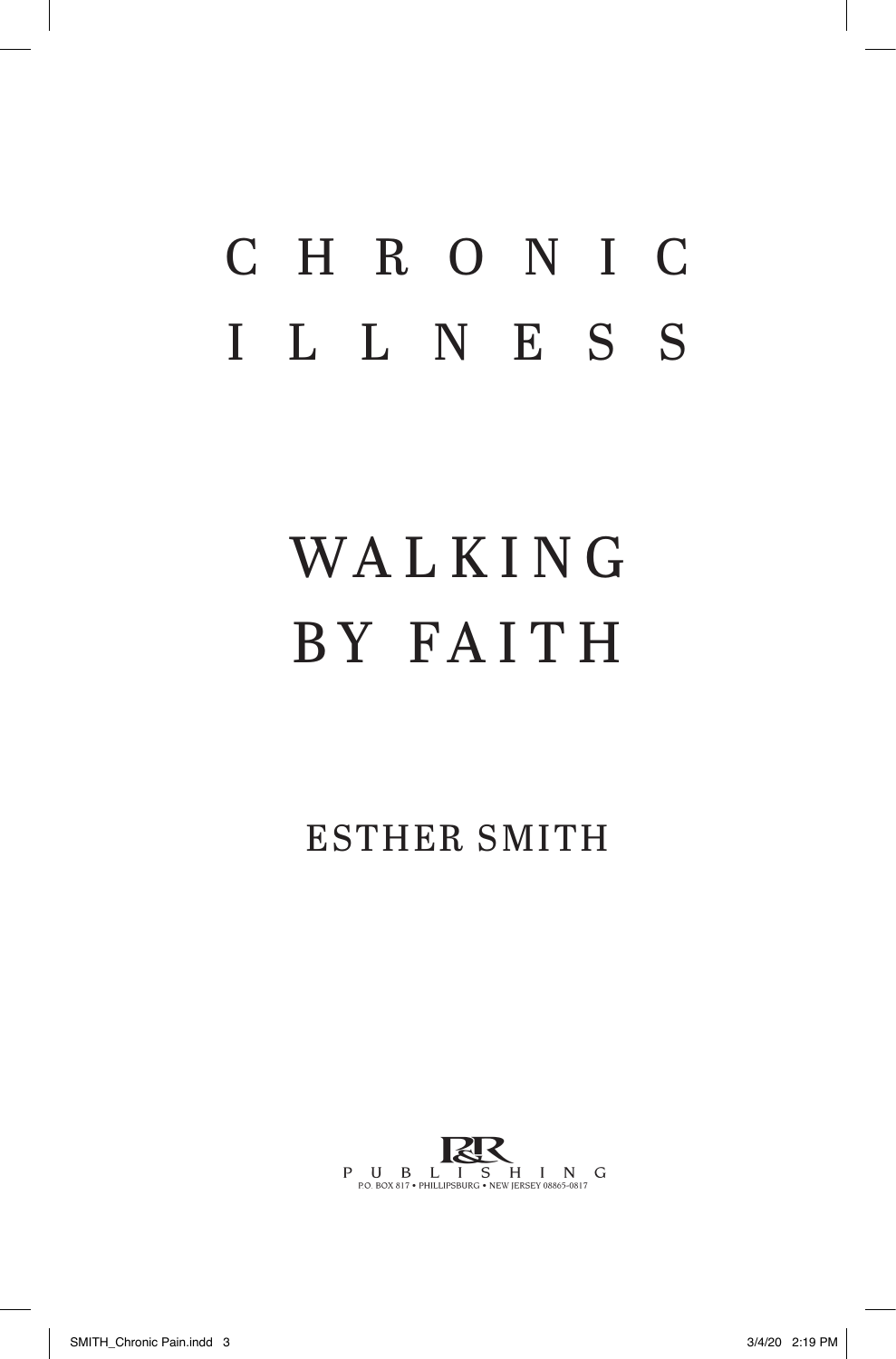#### © 2020 by Esther Smith

All rights reserved. No part of this book may be reproduced, stored in a retrieval system, or transmitted in any form or by any means—electronic, mechanical, photocopy, recording, or otherwise—except for brief quotations for the purpose of review or comment, without the prior permission of the publisher, P&R Publishing Company, P.O. Box 817, Phillipsburg, New Jersey 08865-0817.

Unless otherwise indicated, Scripture quotations are from *ESV Bible* ® (*The Holy Bible, English Standard Version* ®). Copyright © 2001 by Crossway Bibles, a publishing ministry of Good News Publishers. Used by permission. All rights reserved.

The Scripture quotation marked (CSB) is taken from the Christian Standard Bible®, Copyright © 2017 by Holman Bible Publishers. Used by permission. Christian Standard Bible®, and CSB® are federally registered trademarks of Holman Bible Publishers.

Scripture quotations marked (NASB) are taken from the New American Standard Bible® (NASB), Copyright © 1960, 1962, 1963, 1968, 1971, 1972, 1973, 1975, 1977, 1995 by The Lockman Foundation. Used by permission. www.Lockman.org

Scripture quotations marked (NIV) are taken from the Holy Bible, New International Version®, NIV®. Copyright © 1973, 1978, 1984, 2011 by Biblica, Inc.™ Used by permission of Zondervan. All rights reserved worldwide. www.zondervan.com. The "NIV" and "New International Version" are trademarks registered in the United States Patent and Trademark Office by Biblica, Inc.™

The Scripture taken from the New King James Version® is copyright © 1982 by Thomas Nelson. Used by permission. All rights reserved.

Printed in the United States of America

#### **Library of Congress Cataloging-in-Publication Data**

Names: Smith, Esther (Biblical Counselor), author. Title: Chronic illness : walking by faith / Esther Smith. Description: Phillipsburg, New Jersey : P&R Publishing, 2020. | Series: 31-day devotionals for life | Includes bibliographical references. | Summary: "Biblical counselor Esther Smith shows how the gospel enables people with illness to release guilt and shame, balance work and rest, and get through difficult days."-- Provided by publisher. Identifiers: LCCN 2019048200 | ISBN 9781629956886 (paperback) | ISBN 9781629956893 (epub) | ISBN 9781629956909 (mobi) Subjects: LCSH: Suffering--Religious aspects--Christianity. | Suffering--Prayers and devotions. | Chronic pain--Religious aspects--Christianity. Classification: LCC BV4910 .S65 2020 | DDC 248.8/6--dc23 LC record available at https://lccn.loc.gov/2019048200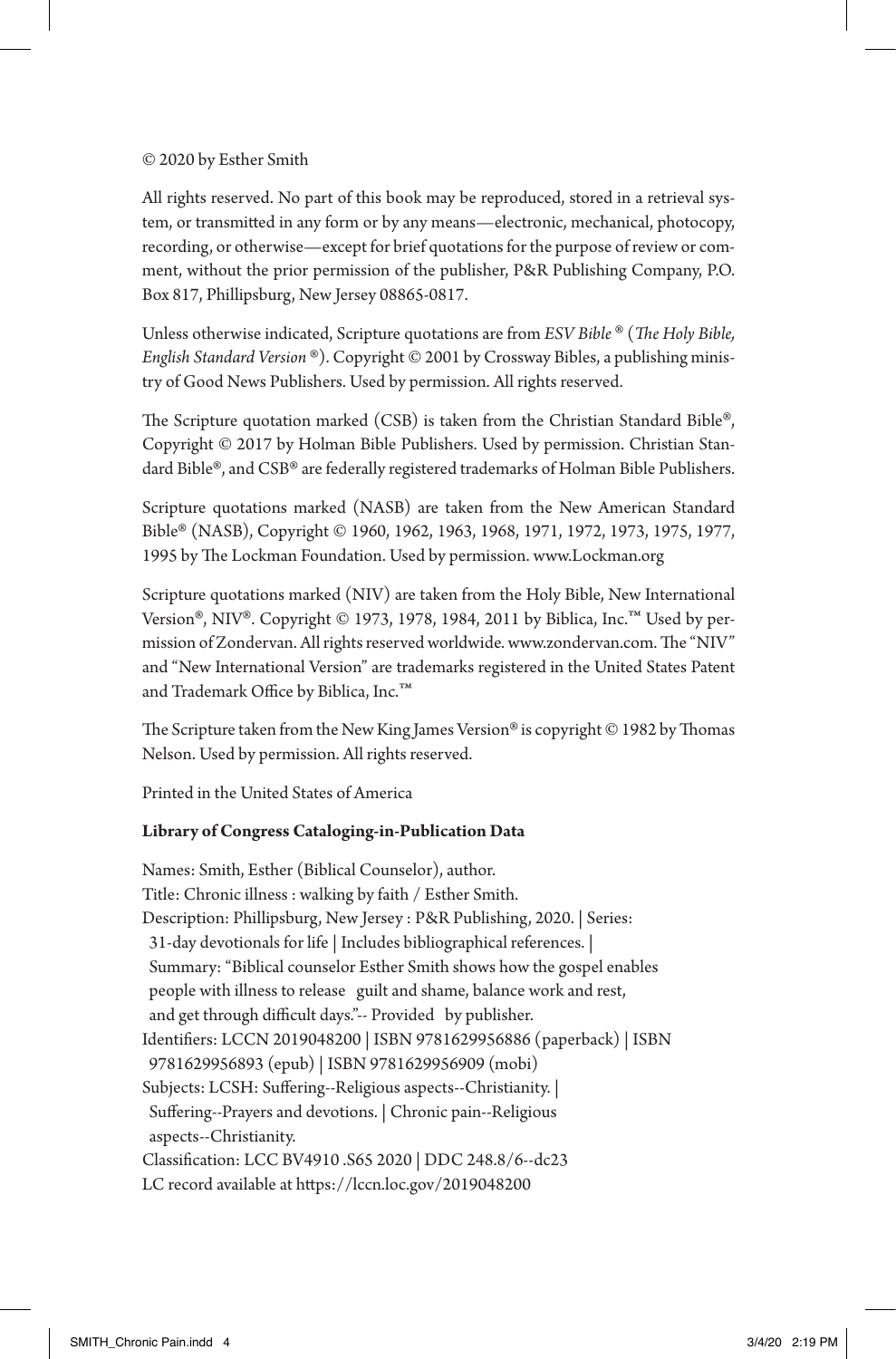#### **Contents**

Tips for Reading This Devotional 7 Introduction 9

#### **Draw Near to God**

**Day 1:** Seen and Known by God 15 Day 2: Faith in What You Cannot See 17 **Day 3:** Walk with God 19 **Day 4:** Say How Much It Hurts 21 **Day 5:** Trust the Lord 23 **Day 6:** Look for God in Lonely Places 25 **Day 7:** When You Don't Know How to Pray 27 **Day 8:** A Radical Approach to Loss 29 **Day 9:** An Opportunity to Seek God 31

#### **Take Care of Yourself**

**Day 10:** Take Care of Your Body 35 **Day 11:** God Is Practical about Physical Needs 37 **Day 12:** Care for Yourself in Community 39 **Day 13: Find Rest** 41 **Day 14:** Make Unpopular Decisions 43 Day 15: A Spiritual Struggle 45 **Day 16:** One Day at a Time 47 **Day 17:** Chronic Illness and Your Thoughts 49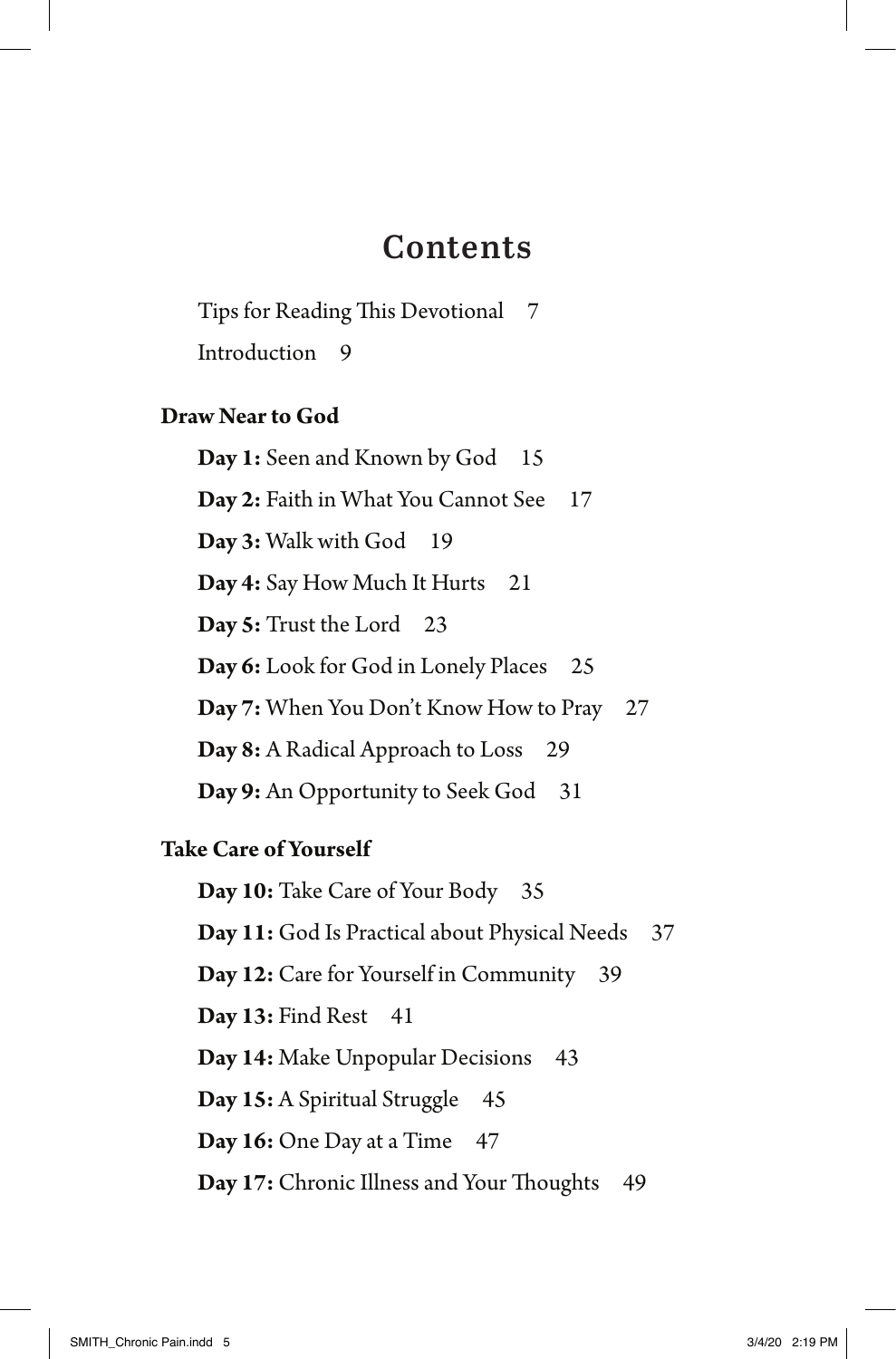Day 18: Wisdom for Unpredictable Days 51 **Day 19:** Look for Jesus When You Feel Ashamed 53 Day 20: Toil and Strive for Godliness 55

#### **Live with Purpose**

Day 21: Stewards of God's Grace 59 Day 22: Praise God for Your Body 61 **Day 23:** God Does the Work 63 Day 24: Strength in Weakness 65 **Day 25:** For the Glory of God 67 Day 26: Spread the Gospel 69

#### **Don't Give Up**

**Day 27:** Wait for Jesus 73 **Day 28:** Expect God's Goodness 75 **Day 29:** Hope in God 77 **Day 30:** Your Labor Is Not in Vain 79 Day 31: You Will Be Glorified 81 Conclusion 83

Acknowledgments 87 Notes 89 Suggested Resources for the Journey 91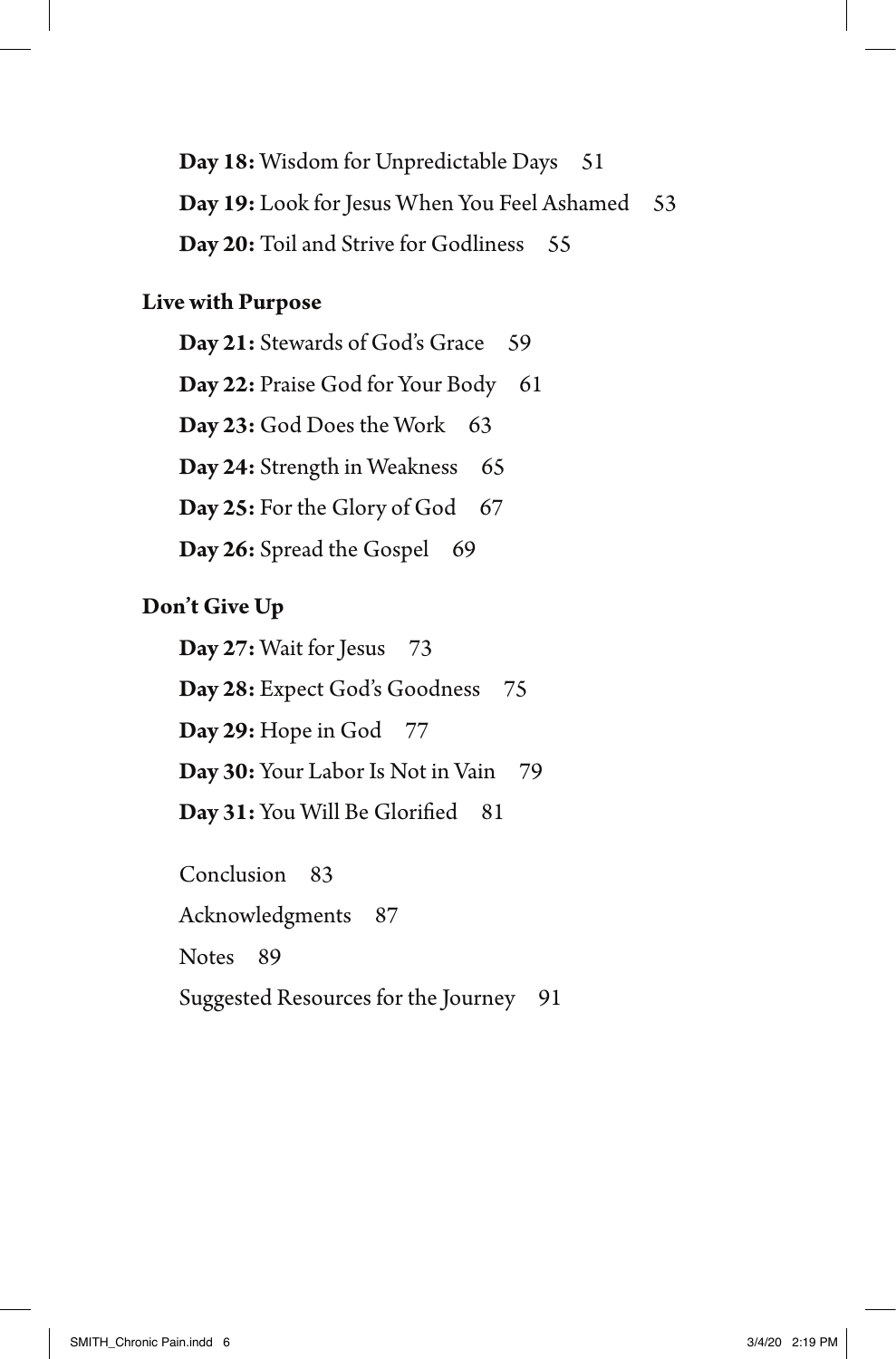#### **Tips for Reading This Devotional**

Early in our marriage, my wife and I lived on the top floor of a town house, in a small one-bedroom apartment. Whenever it rained, leaks in the roof would drip through the ceiling and onto our floors. I remember placing buckets in different parts of the apartment and watching the water slowly drip, one drop at a time. I put large buckets out and thought, *It'll take a while to fill them.* The water built up over time, and often I was surprised at how quickly those buckets filled up, overflowing if I didn't pay close enough attention.

Like rain filling up a bucket, this devotional will surprise you. It may not seem like much; just a few verses every day. Drip. Drip. Drip. Yet a few drops of Scripture daily can satiate your parched soul. The transformative power of these readings will build over time and overflow into your life.

Why does a book like this make such a difference?

*We start with Scripture.* God's Word is powerful. Used by the Holy Spirit, it turns the hearts of kings, brings comfort to the lowly, and gives spiritual sight to the blind. It transforms lives and turns them upside down. We know that the Bible is God's very own words, so we read and study it to know God himself.

*Our study of Scripture is practical*. Theology should change how we live. It's crucial to connect the Word with your struggles. Often, as you read this devotional, you'll see the word *you* because Esther speaks directly to you, the reader. The readings contain a mixture of reflection questions and practical suggestions. You'll get much more from this experience if you answer the questions and do the practical exercises. Don't skip them. Do them for the sake of your own soul.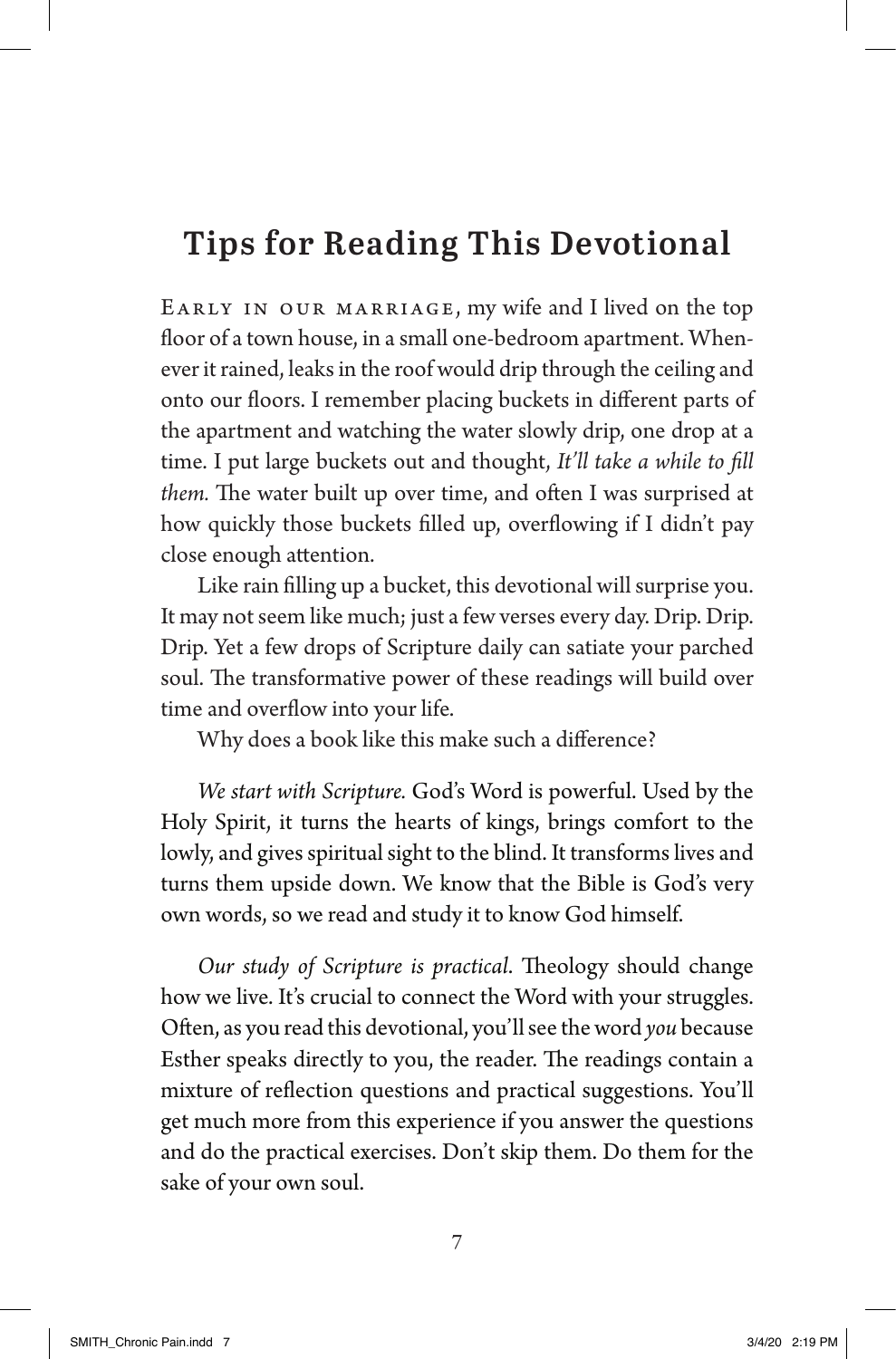*Our study of Scripture is worshipful*. When you are experiencing a chronic illness, many days are hard. The pain, fatigue, lack of energy, guilt and shame, reduced engagement with your friends or church—all of it can overrun your life. Yet it doesn't have to. In the middle of your pain, where do you turn? Away from God or to him? Is it easy for us to turn to God when we're overrun by pain and heartache? No—it's incredibly hard. Some days, it feels impossible. But this is our goal—to run to Christ and to live by faith through our suffering. So we spend our time in God's Word to help ourselves to worship the King of our hearts—Christ. Our bodies may waste away, our minds may struggle to concentrate, our lack of energy may leave us stuck at home or missing yet another church service, but we cling to the refuge of our souls our Savior, Jesus.

If you find this devotional helpful (and I trust that you will!), reread it in different seasons of your life. Work through it this coming month, and then come back to it a year from now, to remind yourself how to persevere through chronic illness. You'll also find additional resources at the end of the book to help you as you continue your journey.

That's enough for now. Let's begin.

Deepak Reju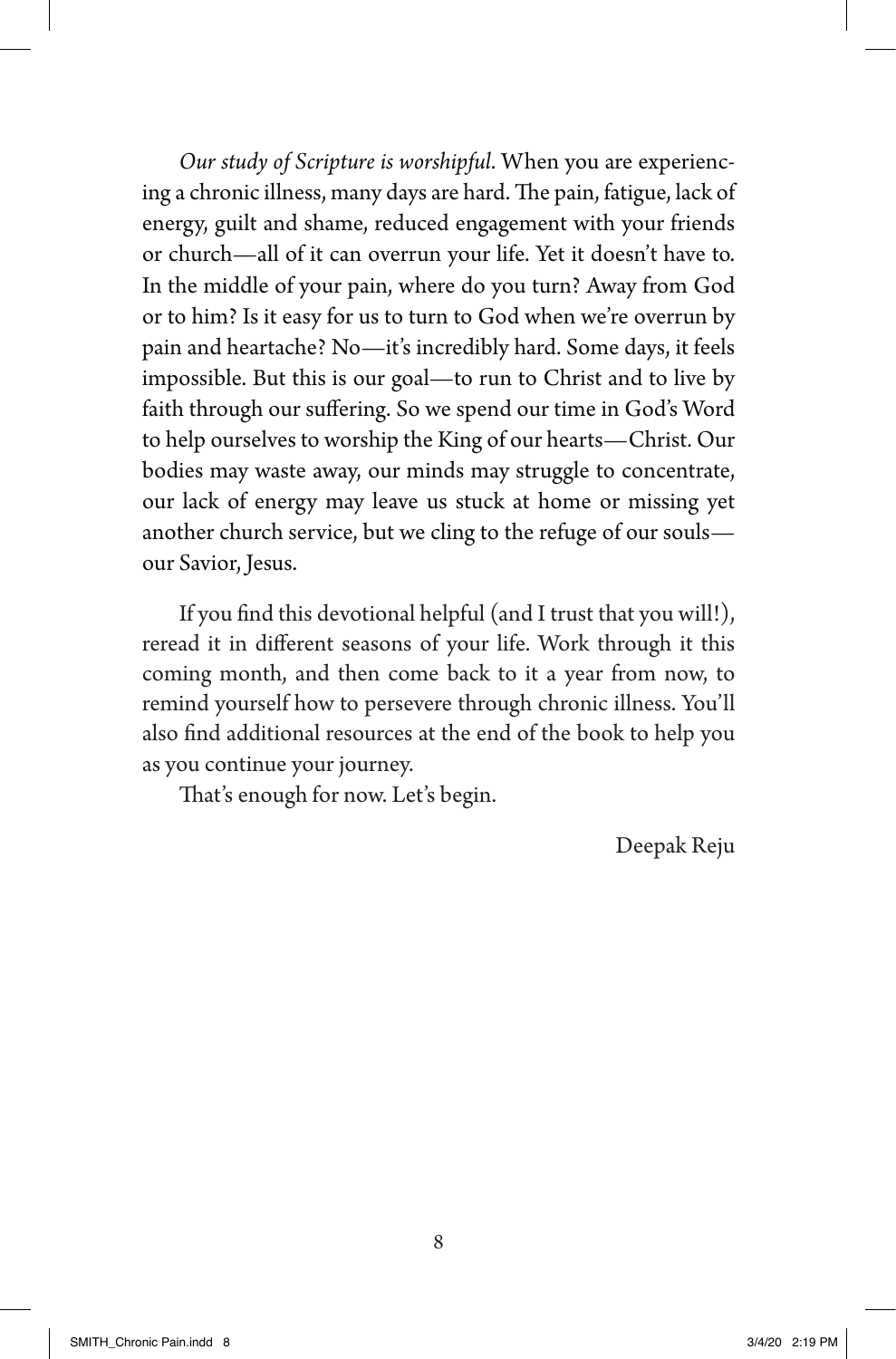#### **Introduction**

I WALKED INTO the Johns Hopkins rheumatology department feeling defensive. Over the past ten years, I had seen a string of rheumatologists, and every single time, the appointment had ended in discouragement. This time, my shields were up. I was not letting another indifferent doctor hurt me again.

Things did not go as I anticipated. From the beginning, this appointment was different. The doctor took great care as he reviewed my history. He asked about my current symptoms and completed an extensive physical exam. Then he sat down on his stool, looked at me, and said, "So, tell me what brings you here today. What are you concerned about?"

My mind raced. I was concerned about a lot of things that were happening to my body; but in that moment, I was most concerned about what he was going to say. If I heard one more doctor tell me I was fine, I might scream. My answer was curt—fueled by years of dismissal and unexplained symptoms. "I didn't even want to come today! I'm sure I'm fine. I'm only here because my other doctor told me to come."

I looked down at my lap, waiting for him to say there was nothing he could do for me. Instead, he got straight to the point. "You have lupus. Your physical exam also indicates that you have hypermobility syndrome."

"What? No . . . seriously?"

This was unexpected. I had known that lupus was a possibility for some time but had never thought I would be diagnosed. After over a decade of searching for answers, I finally knew the cause of all my symptoms.

In the weeks following that pivotal doctor's appointment, so much of my life began to make more sense. Since childhood, I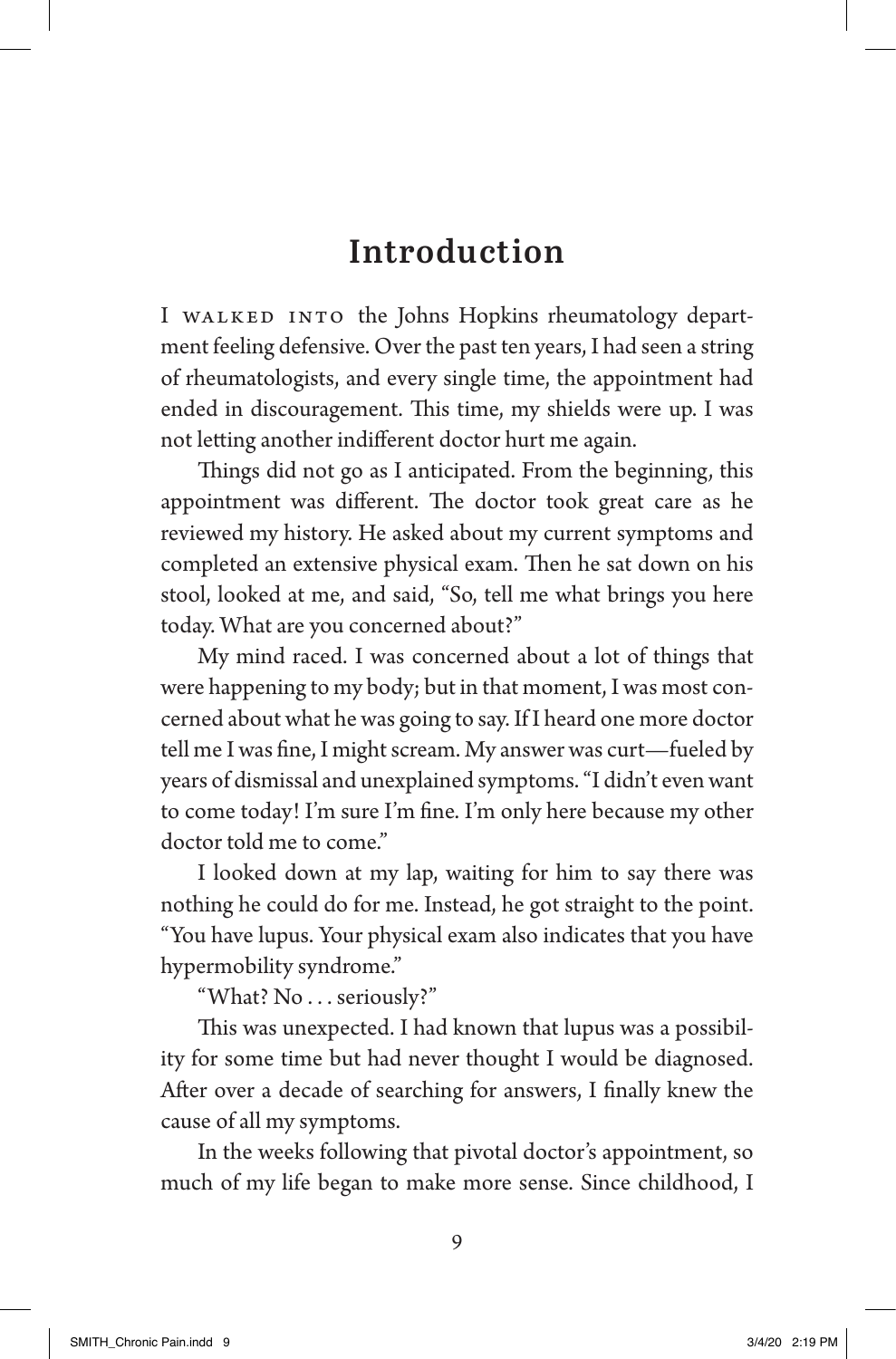had experienced flare-ups of symptoms that would come and go and then come back again months or years later. I had suffered through unexplained fatigue, and although it was hard to put into words, my body never felt quite right. My most challenging symptom was chronic pain that was related to a chiropractic injury six years earlier. The hypermobility syndrome provided a partial explanation for why this injury had happened in the first place and why I struggled to recover.

These physical symptoms had been just the tip of the iceberg for me. Following my chiropractic injury, my physical abilities had deteriorated until I was forced to spend most of each day lying down. My life became very small, which took a heavy toll on my emotions and sense of self. I struggled to go to work and keep up with daily tasks of living. I struggled to make and keep friends and to be in community. I felt anxious and sad, angry and defeated. I cried a lot. Life felt meaningless, and I didn't think things would ever get better.

For a long time, I felt alone in this experience. Now I know that there are millions of other people with chronic illness. Over the years, I have met many of them. Although we all struggle in different ways, our experiences share one similar quality: Our illnesses are persistent. They last months into years into lifetimes. More than anything else, this is what makes chronic illness hard. From arthritis to chronic migraines, from diabetes to Crohn's disease, chronic illness comes and it doesn't go away.

Maybe chronic illness has been part of your story since birth. Or perhaps it interrupted your life at what seemed like the worst possible time. Your symptoms could be a minor inconvenience, or they may have devastated all your dreams and plans. No matter your particular circumstances, you have likely grieved and doubted, wondered and questioned. Emotions have overwhelmed you. Fears have enveloped you. The future looms as a frightening unknown. Will you ever get better? What good could possibly come from your pain?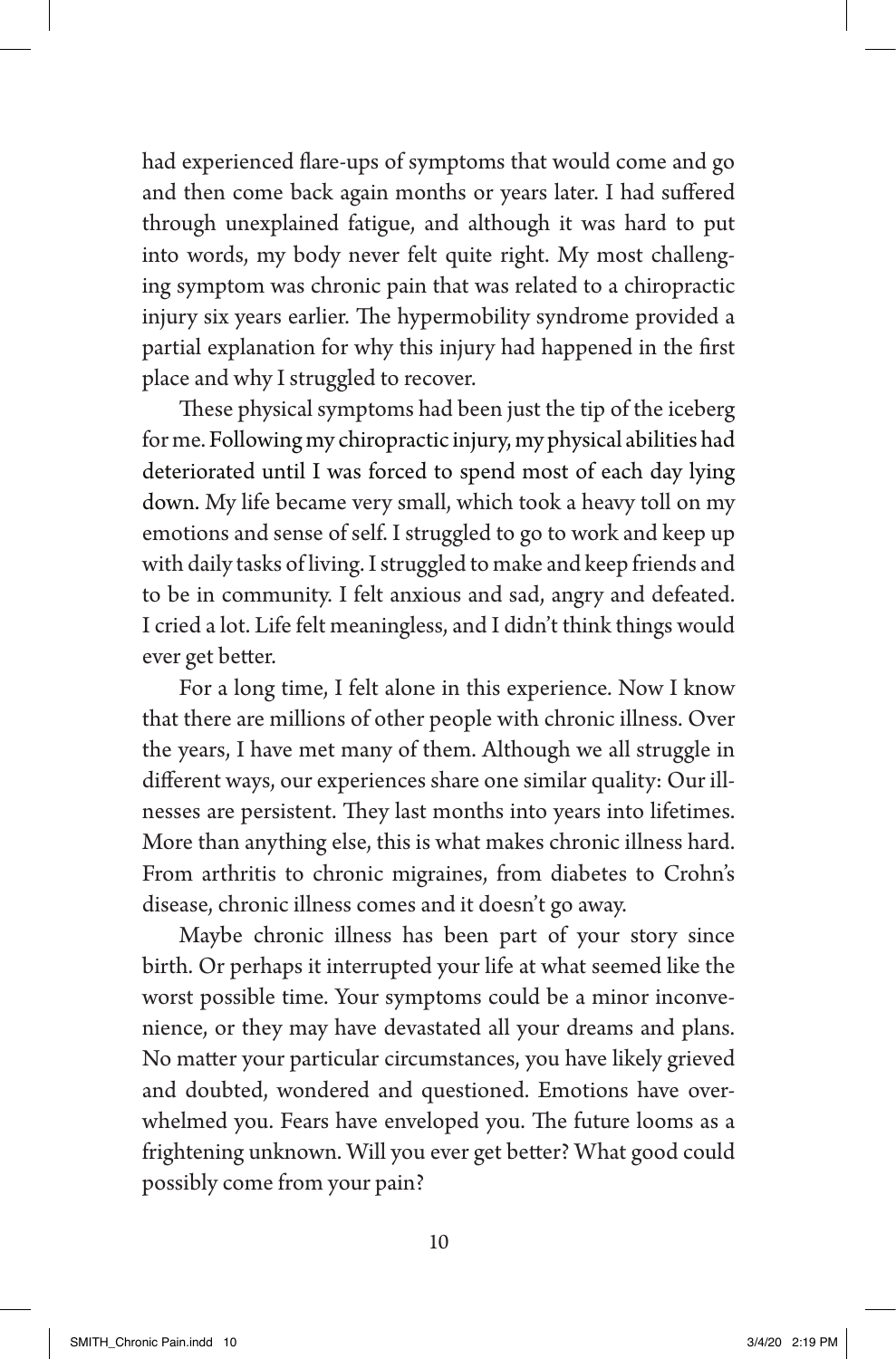I know you may have struggled to get out of bed this morning. Or maybe you long for just one meal that won't make your body revolt. You might be exhausted beyond words—weary and ready for bed by midafternoon. But after years or decades, just when it seems things will never change, many people find that they do. Sometimes we find solutions that take our symptoms away. Other times, change happens inside us. *We* change. We grow. We learn better ways to approach being sick.

Learning to live with chronic illness happens through trial and error. We learn as we talk to people who have more years of illness behind them than we do. Most importantly, we learn as we read Scripture and consider what God has to say about physical suffering. And that is what this book is about.

This devotional is divided into four sections that highlight four lessons Scripture has taught me about how to faithfully live with chronic illness. As you continue to read, I hope you are surprised by how much Scripture has to say about chronic illness. I hope you see that Scripture can change what you believe about chronic illness and that this can truly make a difference.

Perhaps the most important lesson I have learned is that chronic illness can take away many things, but it can never take away God's presence. This doesn't mean we will always *feel* God's presence. It does mean that even when you feel forgotten and alone, God is with you. When you are overwhelmed with sorrow, God invites you to tell him how much it hurts. When life doesn't offer any answers, God offers you himself. The first lesson is this: *Draw near to God, because he is your only certainty.*

I have also learned that God invites people who live with chronic illness to make self-care a priority. When you have a chronic illness, taking care of yourself can become all-consuming. You may spend most of each day taking care of your body, managing the emotional and mental toll of your illness, navigating relationships, and maintaining faith during hard times. Spending so much time on self-care can feel selfish or meaningless to some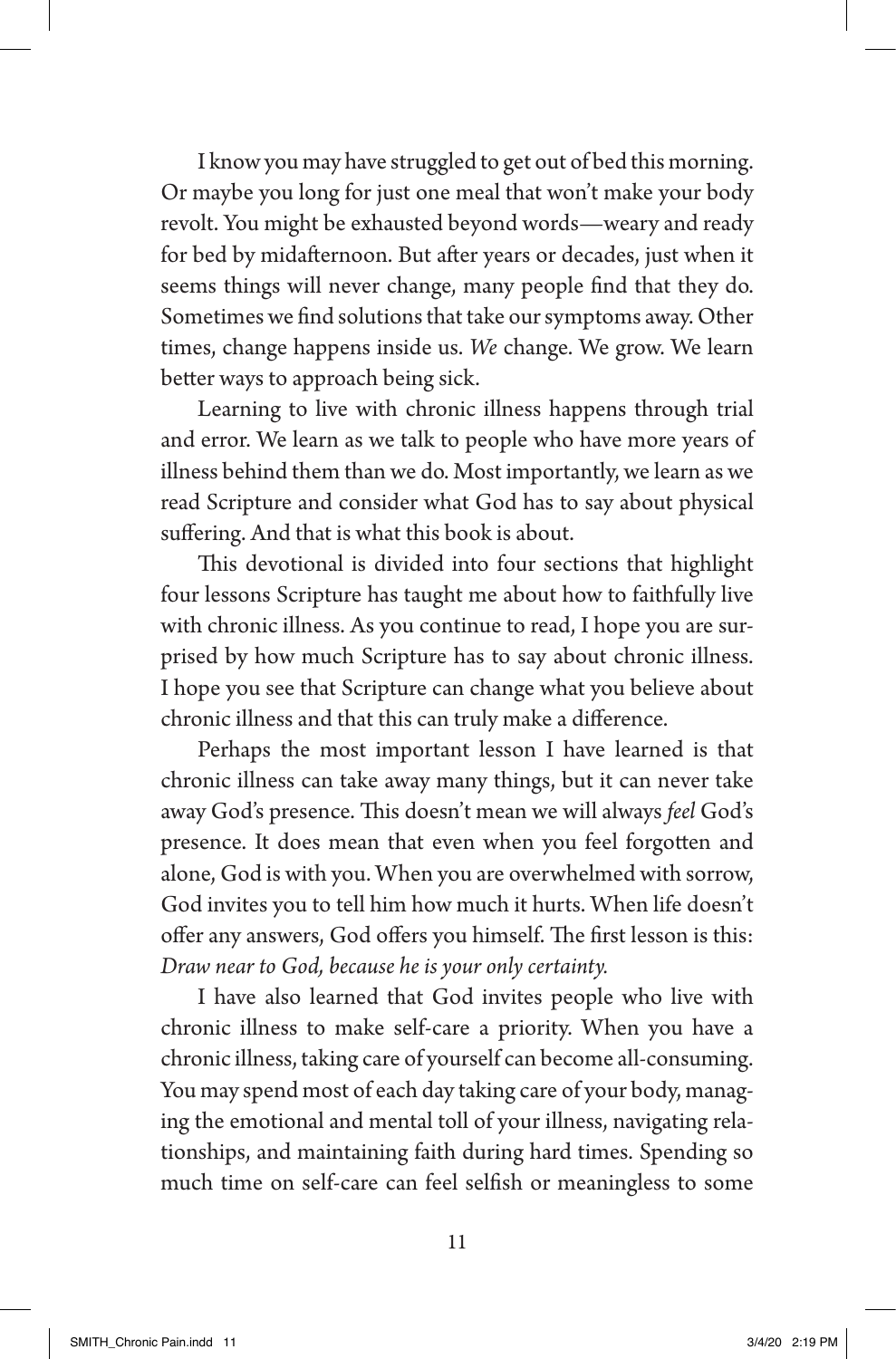people, but this work is well worth your time. *Take care of yourself, because God is glorified when you faithfully care for the body and soul he has given you.*

Another lesson I have learned is that God often uses the unique circumstances of people who have chronic illness to further his kingdom. I used to think that my illness was a spiritual liability because it kept me from doing so many things. I now know that physical limitation can become a spiritual asset that leads to dependence on God. *Live each day with purpose, using your gifts to serve others, and you will bring encouragement to your soul.* 

Finally, I have learned the importance of perseverance. I still pray for recovery and hope for better days, but neither of these things are guaranteed. In the meantime, I have learned to keep going, and I hope this book encourages you to keep going, too. Life with chronic illness is hard. The days are long and overwhelming. I know how exhausting and discouraging it is to fall down and pick yourself up over and over again—but you don't have to do this alone. So keep going. *Don't give up.* We are all in this together.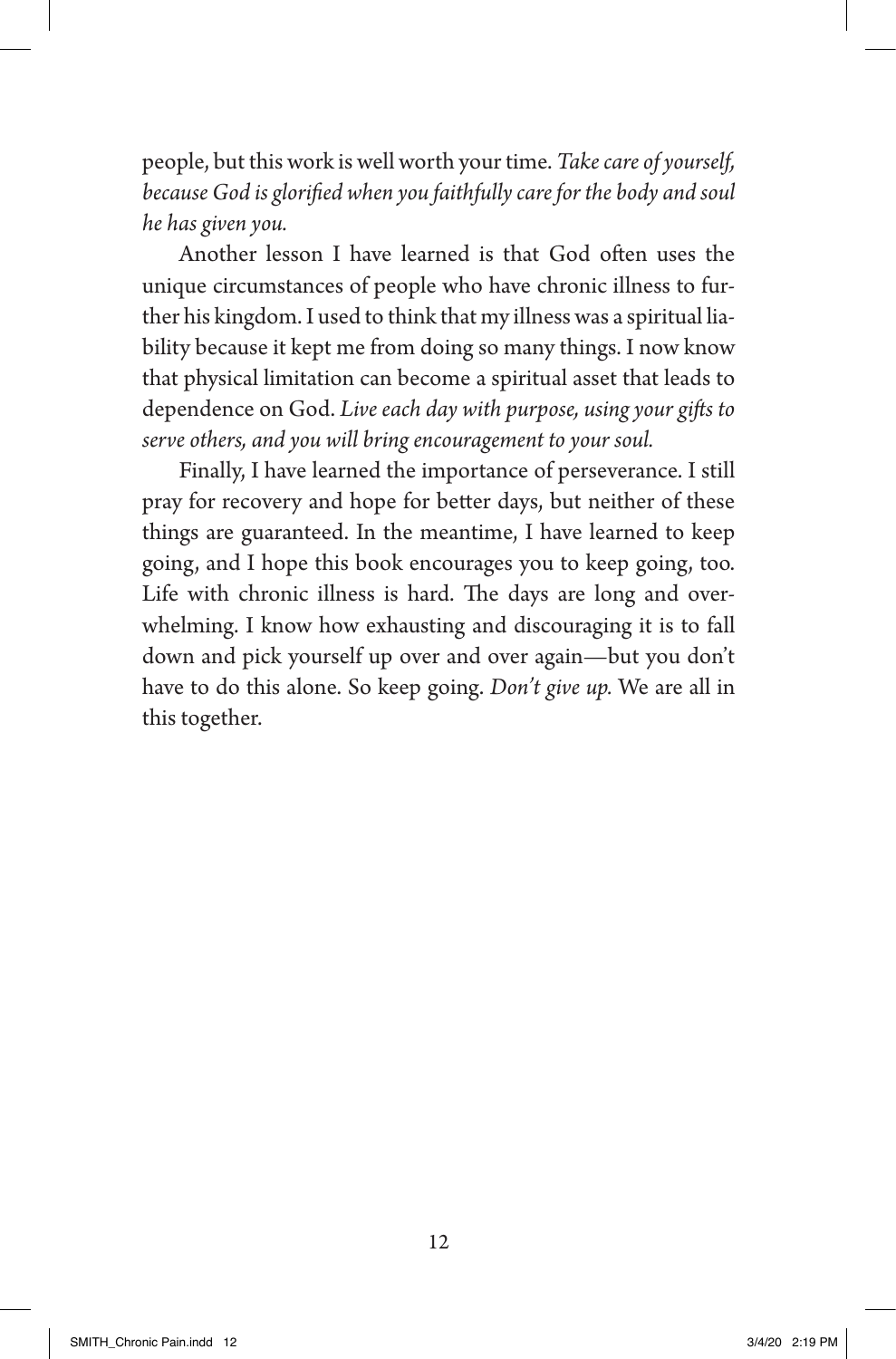#### DRAW NEAR TO GOD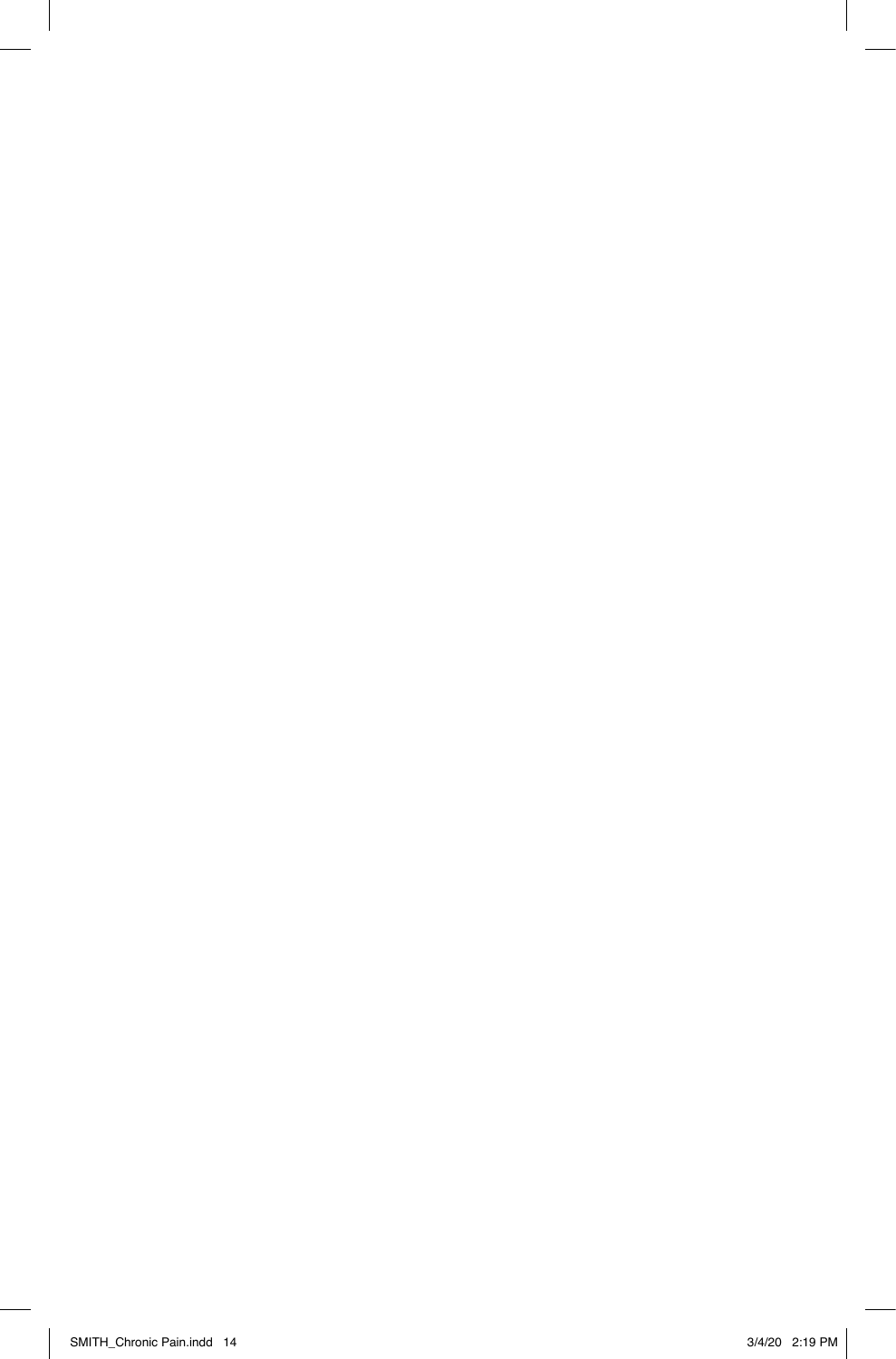#### DAY 1

#### **Seen and Known by God**

*I will rejoice and be glad in your steadfast love, because you have seen my affliction; you have known the distress of my soul. (Ps. 31:7)*

People who have chronic illness know what it feels like to go through life unseen. Many chronic illnesses are invisible. You experience difficult symptoms, but no one can see when you are struggling. Even if you experience outward signs of illness or use mobility devices, you may struggle to explain to doctors, family members, and friends the extent to which symptoms impact your life.

You likely hold a desire for people to understand what you are going through. If the suffering won't go away, you at least want people to see your pain and acknowledge how much life hurts. Often people show up in the first weeks and months of poor health, but when illness persists for years or decades, support begins to fade. It's hard for people to comprehend suffering that doesn't go away.

People move on. They stop asking, which means they stop knowing. They stop showing up, which means they stop seeing. You may feel forgotten and abandoned, isolated and alone. Even if you are surrounded by supportive people who do everything they can to help and understand, at the end of the day no one can know what it is like to live inside your body but you.

It can be depressing to grapple with the reality that no one fully gets your situation—but in the end this realization leads to an important, freeing truth. The only one who can fulfill our desire to be truly seen and fully known is God. In times of suffering, Psalm 31 reminds you of an important truth: God sees your affliction. He knows the distress of your soul. God sees beyond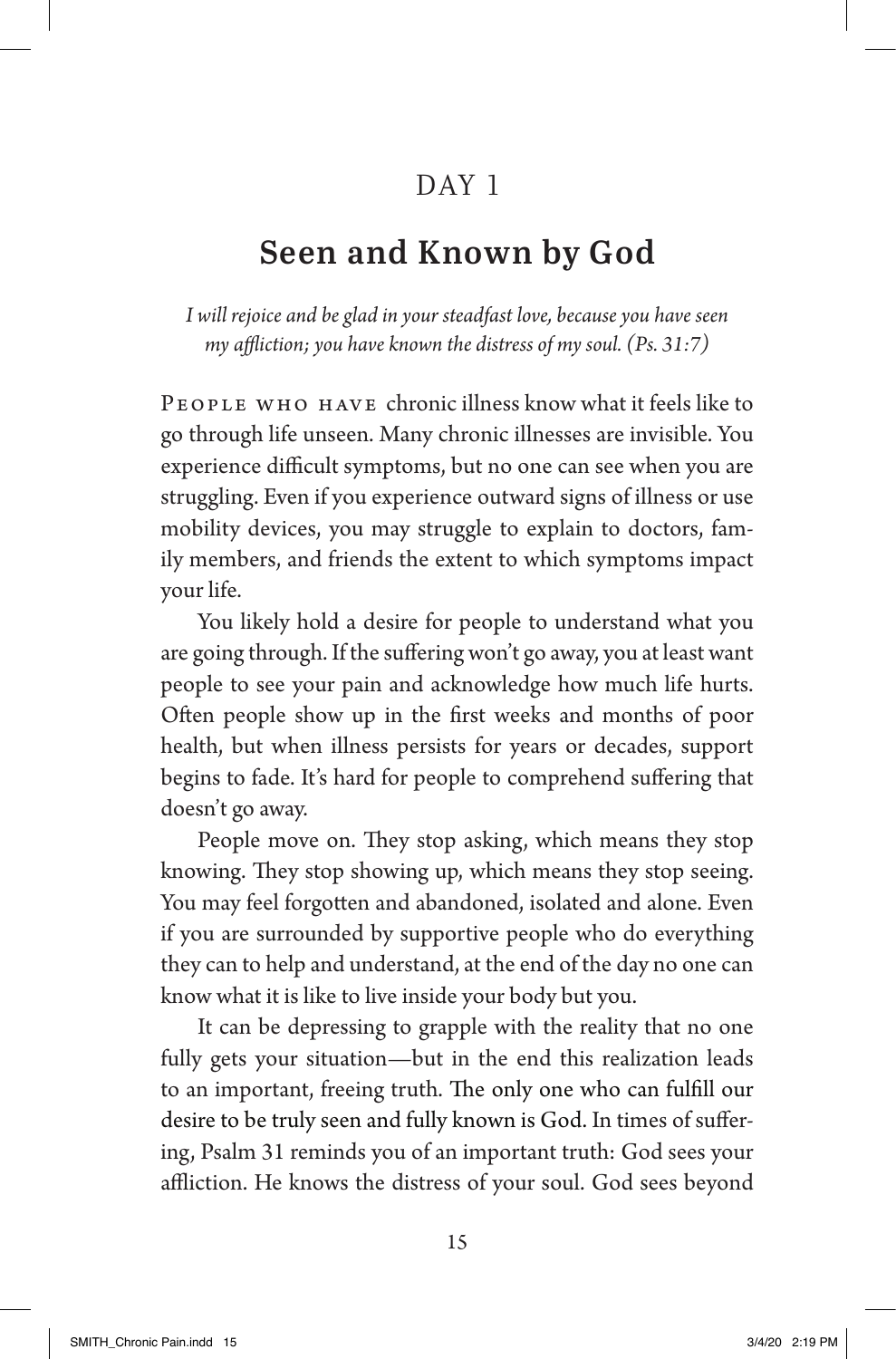what is visible on the outside. He sees all the ways illness impacts you that no one else can fully understand. He sees beyond your circumstances and into your soul. He sees your hurt and pain, your questions and grief, your sin and doubt. He sees the times you don't know how you will keep going but somehow manage to continue on.

I often have to remind myself that no one can see my pain. I can't expect people to know when my symptoms are increasing or when I am having a hard time. I can't keep people updated on my pain levels every single time they rise and fall—nor would I want to. I don't know how to put into words why I can push through certain symptoms but not others. I can't explain these things—but God doesn't need my explanations.

God knows everything; nothing is hidden from his sight (see Heb. 4:13). Maybe you can't feel God's presence or see what he is doing, but that doesn't mean he isn't there. He sees you—even when you can't see him. He knows when no one else knows. His love is steadfast and faithful, and he will never tire of sticking with you, no matter how long your illness lasts.

**Reflect:** What does God know about you that no one else knows? What does God see that no one else sees? What emotion do you experience when you think about the fact that God sees your affliction and knows your soul?

**Reflect:** In Psalm 31, the psalmist's response to God's steadfast love is one of rejoicing and gladness. How can you rejoice in the fact that God sees your affliction and knows your soul?

**Act:** Don't go on this journey alone. Consider asking a wise and empathetic Christian to read this devotional with you.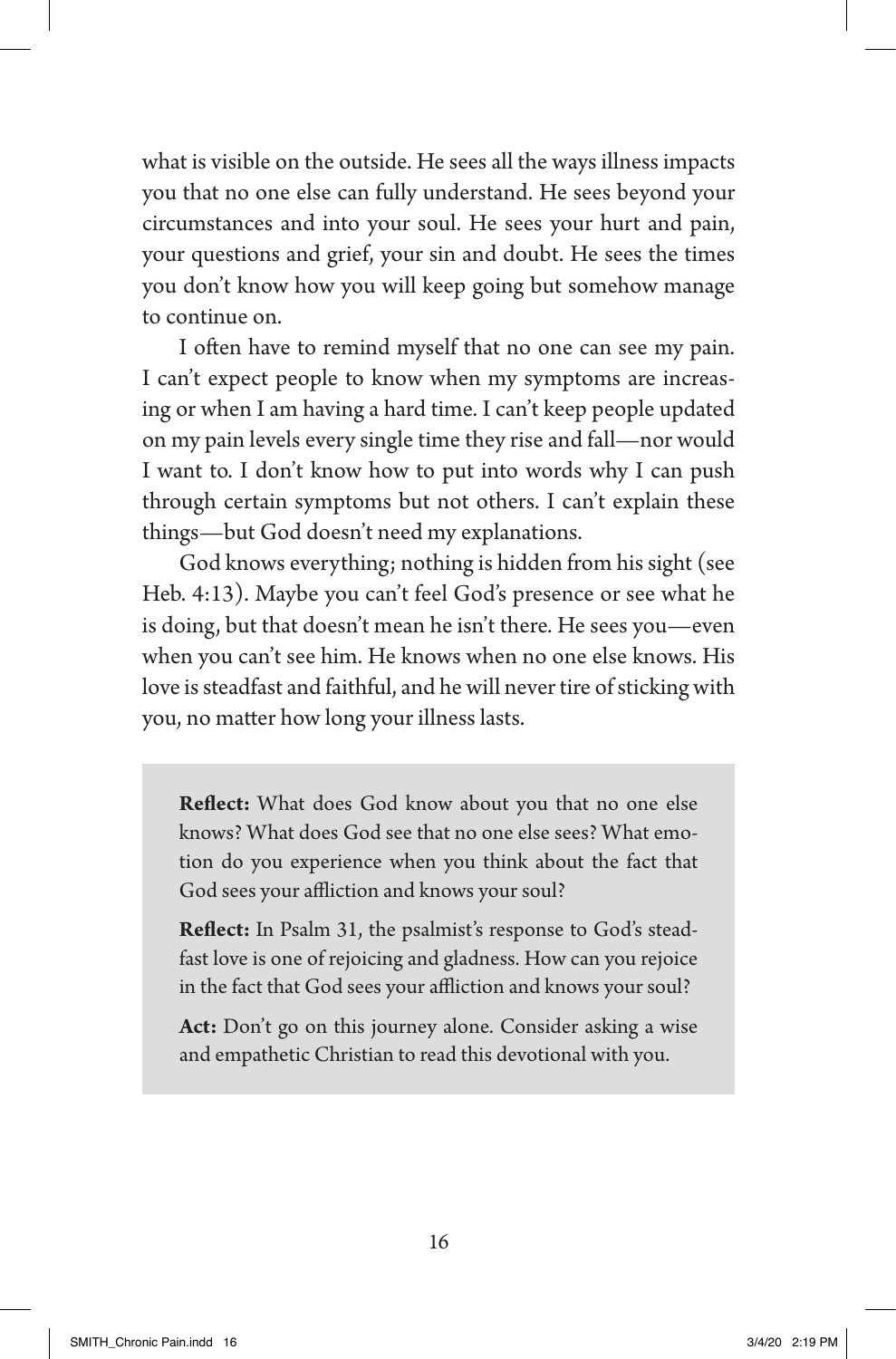#### DAY<sub>2</sub>

#### **Faith in What You Cannot See**

*Now faith is the assurance of things hoped for, the conviction of things not seen. (Heb. 11:1)*

Many patients who have chronic illness wait for years to be diagnosed. This can be an immensely trying time. In addition to experiencing troublesome symptoms of unknown origin, patients are often disbelieved. Doctors are quick to doubt patient reports when blood work or imaging doesn't show anything wrong. Often, it isn't until years later that visible evidence of underlying disease processes begins to appear.

In my case, I experienced concerning symptoms for over a decade before receiving a diagnosis. During this time, many doctors believed that my symptoms were real, but others did not. Most people in my life were supportive, but some thought I was just stressed. After all, I *looked* completely healthy. Nobody could see my symptoms or feel my pain but me.

In those years before I received a diagnosis, I often left doctors' appointments feeling defeated. How do you get doctors to take you seriously when the physical evidence is contrary to your experience? In frustrated moments, we wonder, "Why can't they take me at my word? Why can't they trust me?"

It's hard to believe in what you can't see. At the same time, visible evidence is not always an accurate indication of what is happening. Yes, this is true of our experiences with doctors, family members, friends, and strangers. But then it hit me—it is also true of the way we so often relate to God.

When chronic illness disrupts our lives, we sometimes think that because we can't see evidence of God, he isn't there. We think that because we can't feel God's presence, he's not at work. We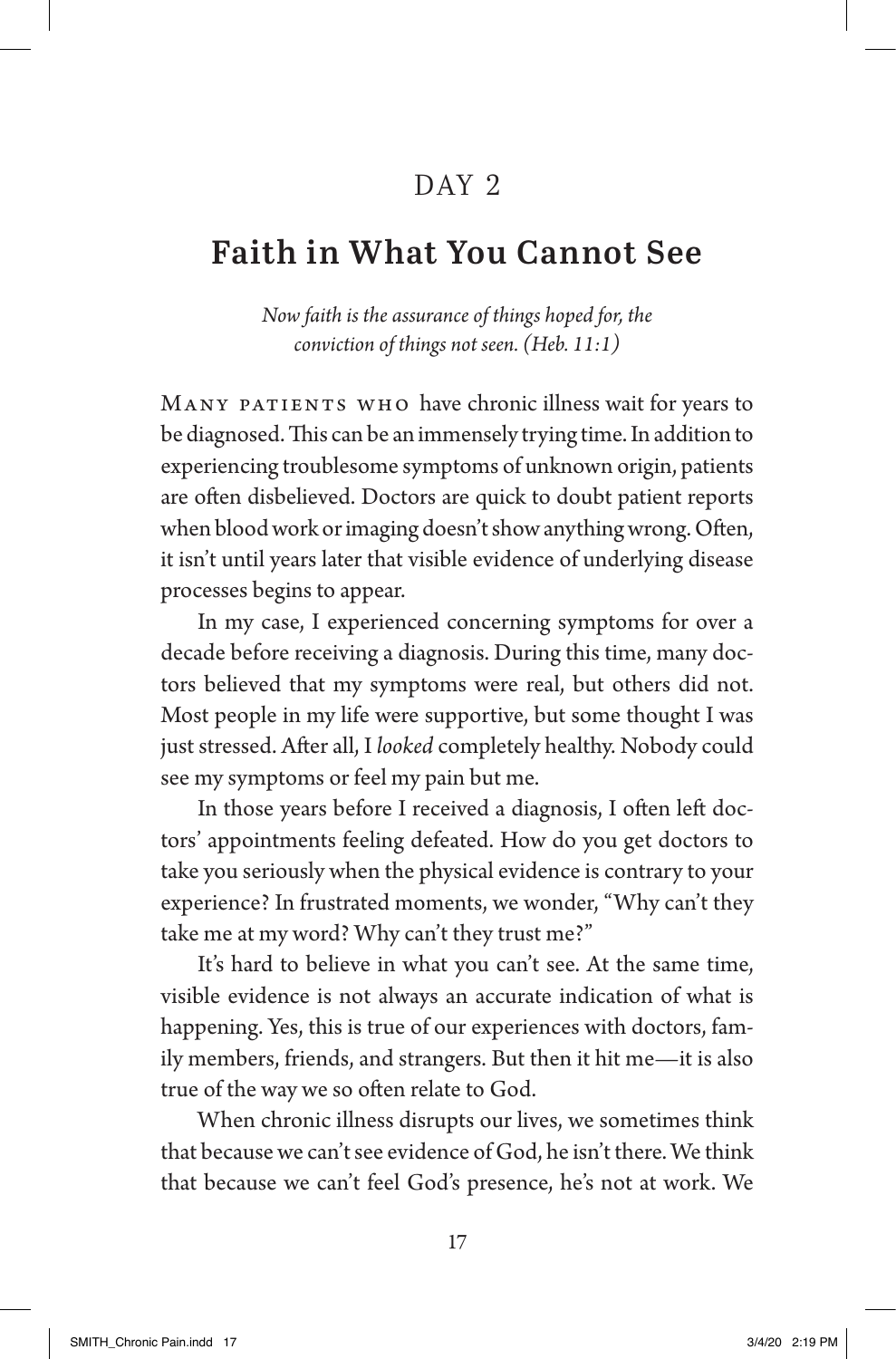struggle when we read promises in Scripture that don't seem true in our lives. God says he is good, but life is filled with suffering. God says he answers prayers, but it sure doesn't seem that way. God says he loves us, but is life with chronic illness what love looks like?

Hebrews 11:1 says that "faith is the assurance of things hoped for, the conviction of things not seen." Faith gives us two things: assurance and conviction. It gives us assurance that the hopeful things we read in Scripture are true. It gives us conviction that unseen things are real. The New King James Version uses the word *evidence*: faith is "the evidence of things not seen." Faith is the evidence that enables us to take the leap between what our eyes can see and what God tells us in Scripture.

Faith is essential, because God is invisible. We can't see God, so we have to take him at his word. Perhaps there will be times when God asks us the same questions that we ask our doctors: Will you trust me? Will you take me at my word? Just because you can't see the things I tell you doesn't mean they aren't real.

**Reflect:** Can you believe God's promises when visible evidence in your life seems to contradict what they say? This is exactly what we want people to do for us. And isn't God so much more trustworthy than we are?

**Reflect:** Faith helps you to believe in what you cannot see.

**Act:** Ask God to help you to trust him when things don't make sense. Pray for renewed faith, that you would believe the evidence he provides in Scripture.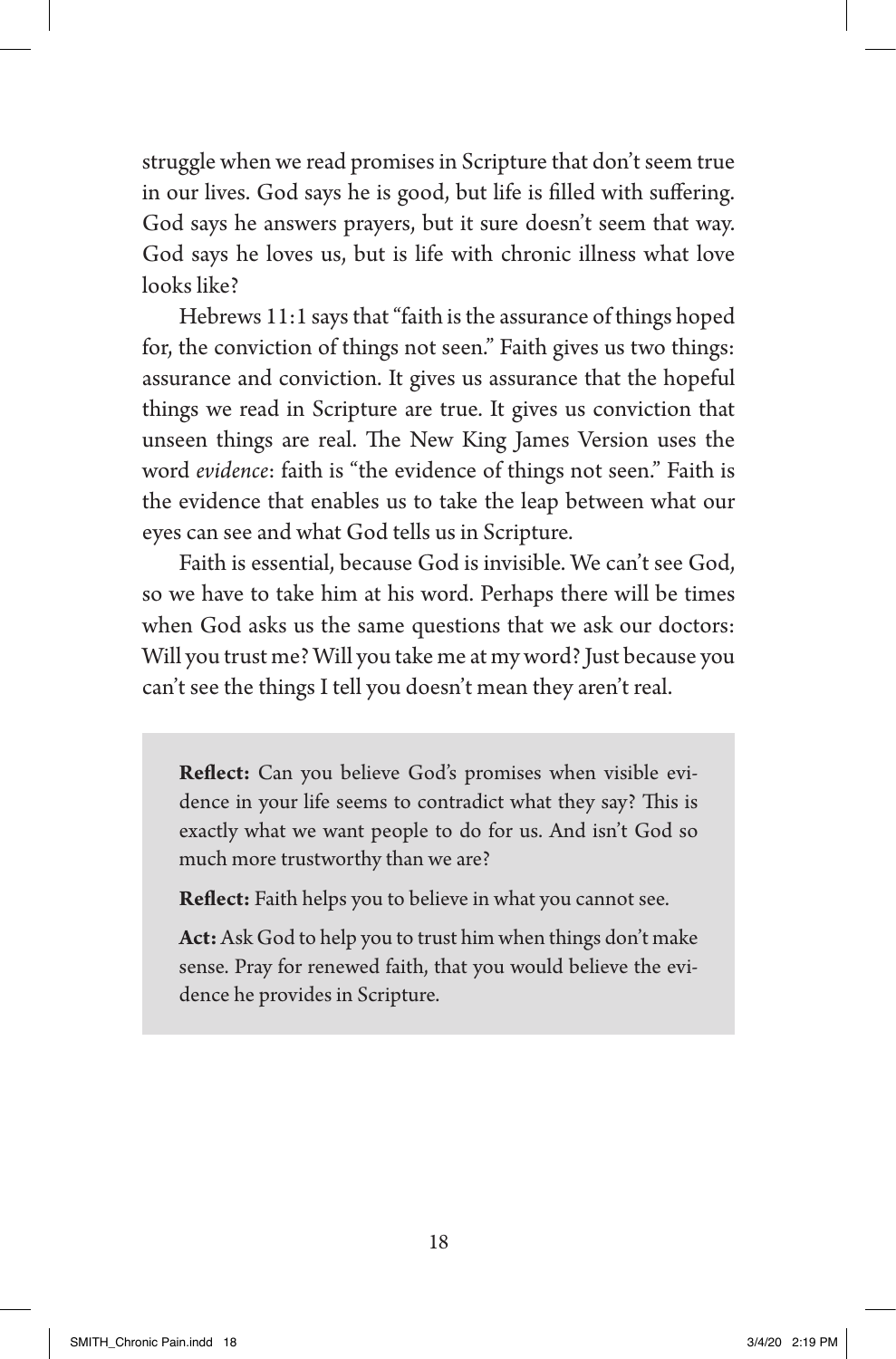#### DAY 3

#### **Walk with God**

*Enoch walked with God, and he was not, for God took him. (Gen. 5:24)*

THE SHORT STORY of one man's life can be found in Genesis 5. In the middle of a genealogy that lists the men who lived between Adam and Noah, we find a man named Enoch. If you read through the whole genealogy (see vv. 3–32), you see that Enoch's name stands out from all the rest. All the other men simply lived their lives, but Enoch was different. "Enoch walked with God, and he was not, for God took him."

Are you walking with God? Sometimes illness leads people to deeper faith in God, but other times it leads people to walk away from him. When you lose everything to your illness and God doesn't answer your prayers for healing, it's easy to feel discouraged and lost. It's easy to want to give up on your faith.

Feelings like these are understandable. Suffering is hard. Many people who have chronic illness have told me that talking to God is the last thing they want to do. How can you trust someone who has allowed so much suffering to enter your life? I understand the feeling. Sometimes I get angry at God and want to push him away. Choosing to trust is not easy. But at the end of the day, a relationship with God is what helps us to experience freedom and rest when chronic illness erodes our bodies and physical capacities.

Let me explain what I mean. We discover what Enoch's walk with God looked like in the book of Hebrews. The relationship that Enoch had with God was built on faith. Because of his faith, Enoch was commended as having pleased God (see Heb. 11:5–6). God rewarded Enoch by taking him to heaven before he died—not for any great works that he accomplished but simply because Enoch sought him (see v. 6).